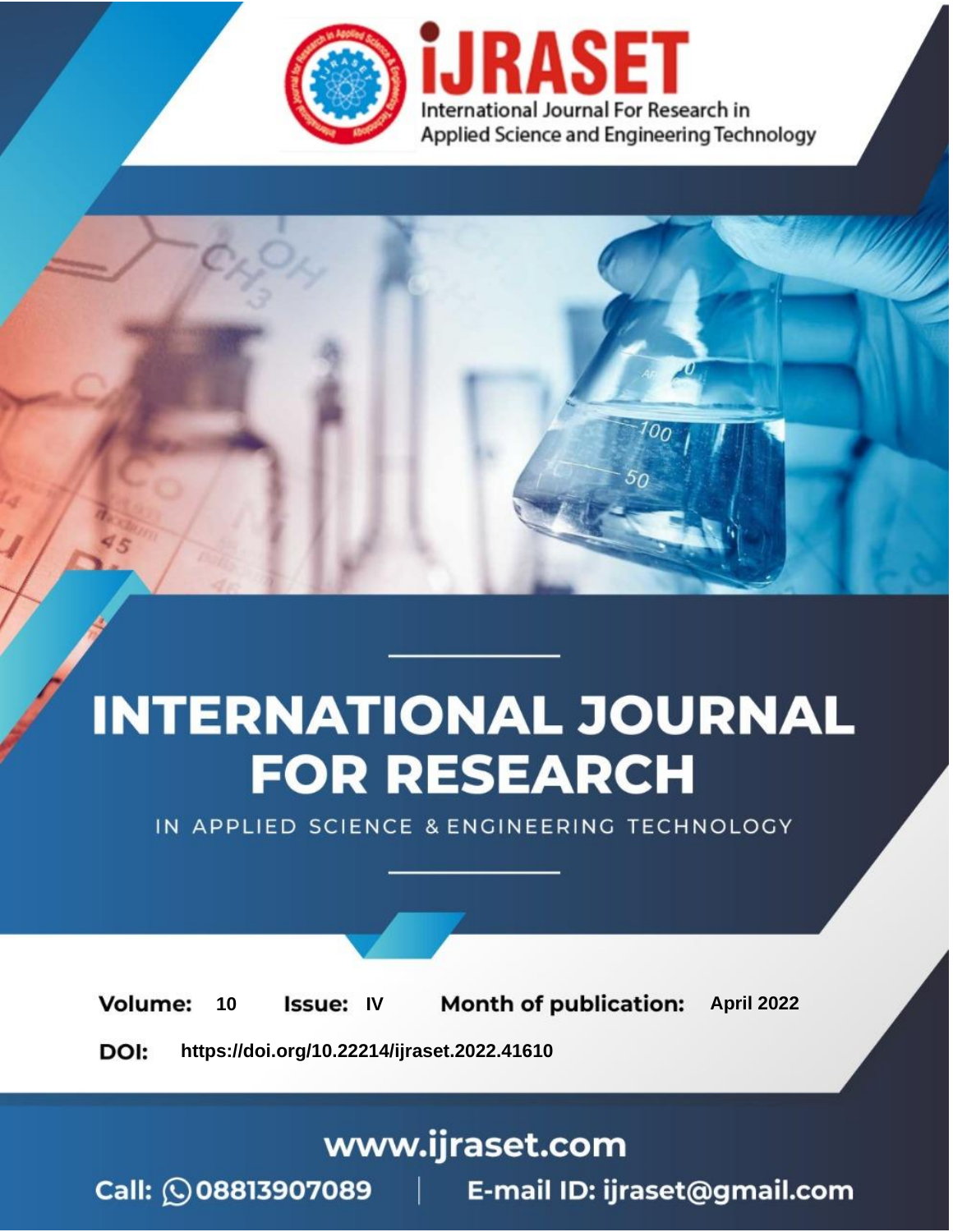### **Authorization and Authentication in Mobile Devices**

Vinay Kumar B

*Final Year PG Student, Dept of MCA, School of Computer Science & Information Technology, Jain Deemed-to-be University, Bengaluru, India*

*Abstract: With the rapid evolution of the wireless communication technology, user authorization and authentication is important in order to ensure the security of the wireless communication technology. Password play an important role in the process of authentication. In the process of authentication, the password enter by the user will be transmitted along the traffic to the authentication server in order to allow the server to grant access to the authorized user. The attackers will use the chance to attempt sniff others person password in order to perform some illegal activities by using others person password in order to perform some illegal activities by using others identitity to keep them safe from trouble. Due to the issues, there are many solutions has been proposed to improve the security of wireless communication technology. In this paper. The previously proposed solution will be used to enhance the security of the system. . For mobile apps , we need to make a clear distinction between user authentication and app authentication. User authentication is about how users prove that they are the legitimate apps users. App authentication covers how the app authenticates towards the backend . Sometimes device authentication also mentioned, is accessible to all apps running on your phone and generally easy to spoofs.*

*Keywords: Authorization, Authentication, Cryptography, Hash Function, Face Authentication.*

#### **I. INTRODUCTION**

Authorization is the process of gaining permissions on specific actions to given entities-in our scenario specifically to users devices or applications. There are a total of 20 articles in the identified pool addressing this topic. Access control based on trust in ARM-Complaint model is proposed. It describes various levels of trust , a multidimensional attribute which describes various concerns in the network the authors call dimensions quality of service including network availability and though put , security authentication and authorization protocols.

Groups of mobile devices to which an individual device belongs e.g., made by a certain manufacturer or currently in particular location. This trust is used for final authorization within the environment. Develops an authorization architecture based on IoT-OAS authenticating users using tokens similar to those used opened. Every device has a designated owner and set of action permissions with one another multiple operational cases are described.

Gerdes et al. tackle the problem of authorization and authentication for devices with constrained computational power. The authors divide IOT devices into the categories "constrained" and "less-constrained" devices to perform some authorization function on behalf of the constrained devices.

Entitles request authorization tokens to access services provided by or data stored on another server devices. Every node in the network has a full database of all access control policies for each resource-requester pair in the form of transactions.

The 5 pillars of information assurance is a safeguard the privacy of the people? Promising and providing 100 percent security is always very difficult to accomplish. There always remains a loophole or a vulnerability to be addressed. In the 1970's "cyber security" specifically, security in computer systems was used for the first time and people became aware of it. With the creation of creepers, a program created by researcher Bob Thomas, it could move freely across the network of AROANET and leave a trial. From that time till date, many new technology and advancements took place.

*1) Confidentiality:* very organization whether small or large needs to keep some data of theirs private and confidential. The information or data is so vital for the organization that is survival depends on it. Competitiors of the company are always trying to extract that information to get an upper hand in the market. There are different ways and methods to keep that confidential data safe. Some methods are; Encryption, Intrusion Detection, Firewall, Penetration testing,and awareness training and policies. Some of the attacks which can be utilized by the hackers extract confidential data are; password attacks, Port scanning, Ping sweep, Keyloggers, Phishing, and pharming.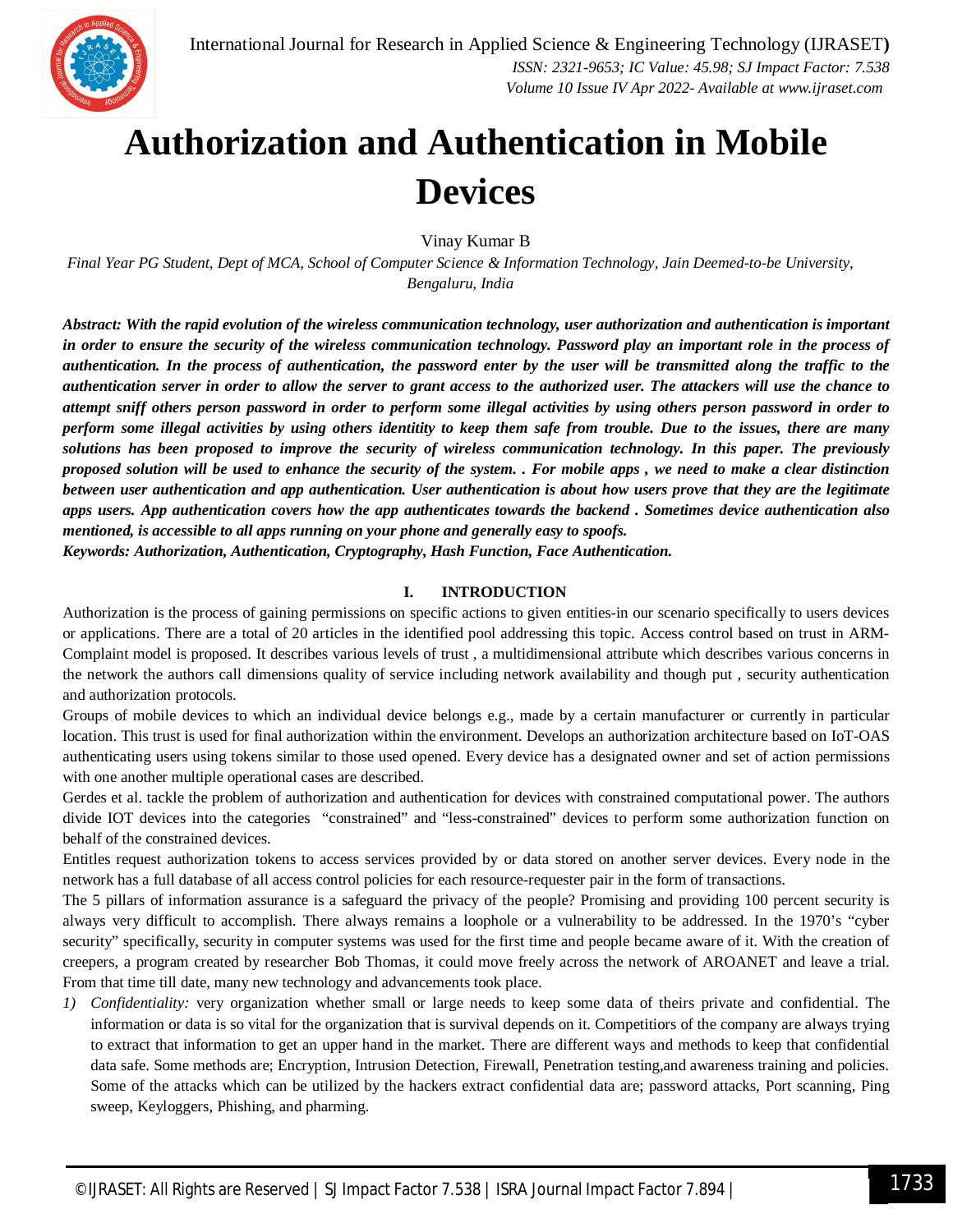

 *ISSN: 2321-9653; IC Value: 45.98; SJ Impact Factor: 7.538 Volume 10 Issue IV Apr 2022- Available at www.ijraset.com*

- *2) Integrity:* Integrity means that the data in storage or transit shouls not be changed, manipulated, or deleted by an unauthorized user. If the dat or the information is changed, that so called data nno longer viable and can bring more harm than good. A few techniques that are used for maintaining integrity are access control, logging, monitoring, ad auditing are few of the techniques. The attacks that can be used to disrpt the integrity of the data are session hijacking and man in the middle attacks.
- *3) Availability:* Availability of the data or system resource mean the data and the system should be available for utilization to unauthorized users when needed. Most of the time, it's thought that the confidentiality and the integrity of the data are much important. Rather than ensuring the availability of the data, confidentiality and integrity should be safeguard. It is called as CIA not CI triads are important and availability is very important. Few techniques which are used to ensure the availability of the system.
- *4) Authentication:* it's the method of validating the users or system identity. Authentication confirms the identity of the user when he/she logs in to that system. The fundamental goal of authentication is to enable authorized users access to the system while denying unauthorized users access. The very basic methods of authentication are knowledge based the system while denying unauthorized users access.

Traditional authentication methods enhanced with multifactor authentication based on a location, are described in. their systems considers user location, and they develop an additional factor for multifactor authentication which ascertains the physical of a user being in a particular location.Authentication server address and digital signature , scanning QR code and sending it to the authentication manager allow the manager to decide which authentication method it should enforce on the user. The digital world is much complex and so the security of it. It became difficult for an institution to match the users choice and quality security at once. User friendly security were rarely available , like remembering of passwords. Face recognition is a technique which uses the computerized image or video to match the face of the human to perform identification and authentication.this is performed by various techniques like eigenfaces, fisher faces and pattern histogram. Online applications to provide online clients and merchants with a quick and convenient way to exchange goods and services. However , the deployment of these applications is still facing many problems such as security threats and online attacks.

The authentication process is composed of two layers the first layer is performed on behalf of the mobile phone-side, in which the client launches a pin-protected application on the phone , called DGCH ( Decrypt, Generate, Compare , and Hash) the second layer is performed on behalf of the merchant-side in which users authenticity.

#### **II. RELATED WORK**

The accompanying statistics and feedback reveal that Triple-Des grants a better-nice encryption method than des higher encryption and decryption overall performance method. Using a community to execute numerous approaches The second has arrived might be superior withinside the destiny for the Triple-DES method undertaking could additionally encompass a better stage of warranty for all forms of multimedia, nice and overall performance are difficult statistics. The latter could entail encrypting statistics with a cross-platform of video and audio files, diverse algorithms [3] this technique is handiest whilst implemented on the organisational stage. Because of the Triple DES method employed, even though the statistics is hacked, the hacker will now no longer be capable of get entry to the account. SFTP encrypts the record at some stage in transmission and decrypts the encrypted statistics on the receiving end. The cap potential to encrypt keys is one of the maximum crucial functions of SFTP. The record is encrypted the use of a non-public key at some stage in encrypted record switch. The SFTP generates the non-public key from the customer`s registration statistics. To decode the encrypted record, The key should be communicated via way of means of the sender to the recipient. As a result, the encrypted record is despatched at the side of the non-public key. Encryption is used right here to defend the non-public key. That is, a static software program key encrypts the non-public key. As a result, with this key, the recipient can speedily decrypt the contents. [7] all of it laboured and defined the statistics is encrypted into cypher textual content the use of the Triple DES technique. They should achieve a brand-new key from a permitted character who's locked in; in the event that they use an unauthorised key, they chance dropping all the hidden statistics. The AES set of rules and the chaotic series are used to encrypt and decrypt on this research. [11] makes use of a statistics encryption device produced with none extra analytical price to help industrial companies in deciding on the maximum reliable International Journal of Advanced Science and encryption algorithms for his or her enterprises. [12] it defined the way to enhance the Key Schedule Method, a completely unique FORTIS set of rules is proposed on this research. The identity of operations from the electricity hint have become extra hard with the creation of the Comparator and bendy shifter withinside the Key Schedule Algorithm, due to which the PGE values have been decreased and the set of rules become harmed.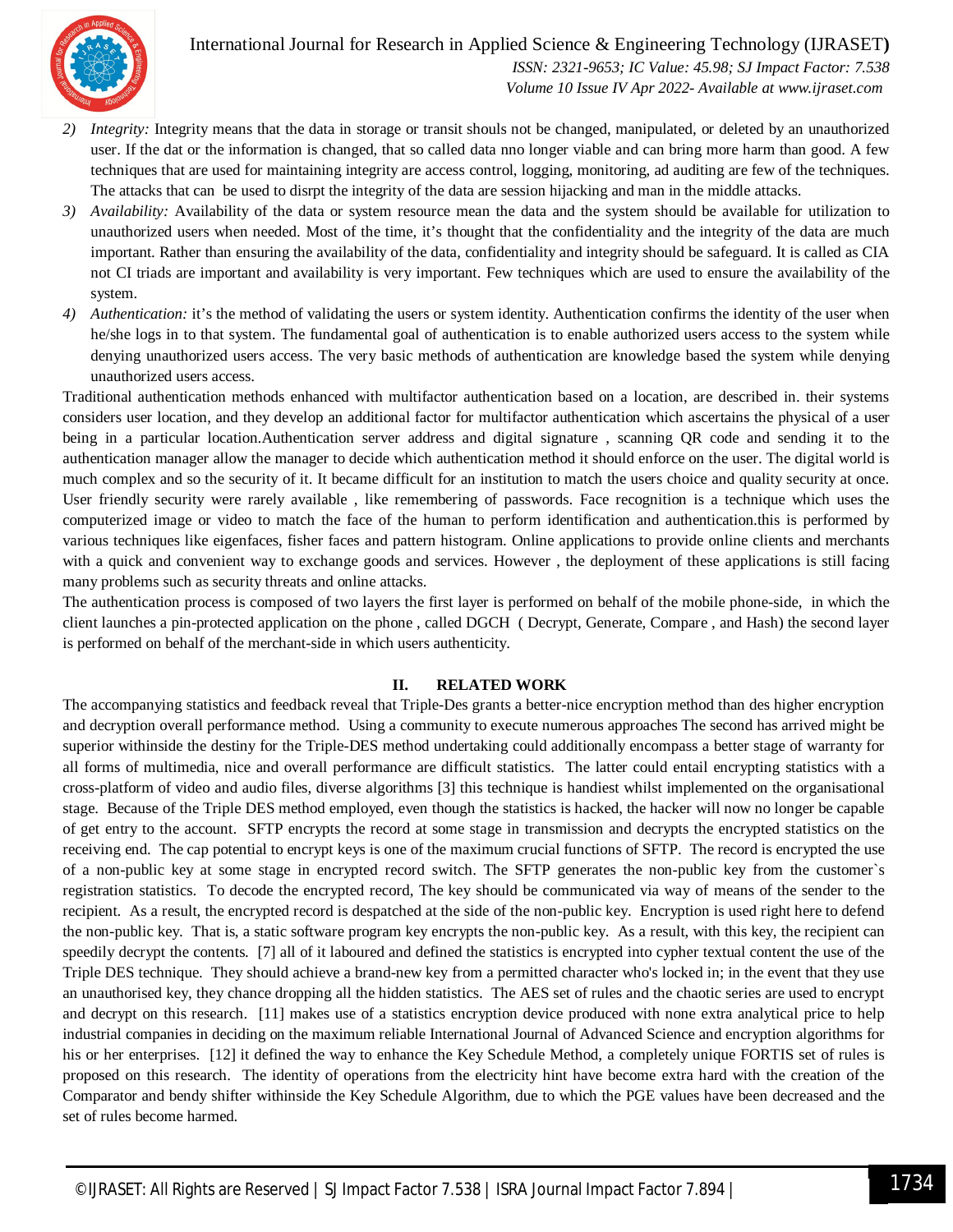

 *ISSN: 2321-9653; IC Value: 45.98; SJ Impact Factor: 7.538 Volume 10 Issue IV Apr 2022- Available at www.ijraset.com*

#### **III. ANALYSIS : SECURITY SYSTEMS IN A COMPUTER**

Most of the time a lot of users don't take authorization and authentication seriously while designing their systems. in terms of the mobile devices , authentication can play a significant influence in reducing and mitigating several unauthorized access and data breaches. Although, various measures like encryption and cryptographic algorithms are used at the backend of the system to keep the confidential and private data of the users and patients safe still the malicious attackers get their hands on the data using different means.

The most common and expensive attack is ransomware which costs the authorization and authentication in mobile devices , most of the researchers have emphasized keeping the data in storage and transit safe from malicious actors, which important but finding a safe and secure way to access that data is also very important.

Because most of the time regulations, and weak security policies. To understand the security in detail we will looking into each of the aspects one by one. Authentication is the act of proving the legitimacy of the identity of the user, using different security measures or credentials like username and password, OTP, Biometric , Geolocation, however, authorization is to allow the specific user to use the system once his/her identity has been verified usually the authorization is followed by authentication. There are a variety of authentication methods available, ranging between credential access and biometric, to authenticate a user's identity before granting access to the system. These techniques of authentication provide different layers of security and prevent attacks like data breaches and unauthorized access. However, a mix of several sorts of authentications is frequently used to ensure safe system reinforcement against potential threats.

#### *A. Types of Security*

Data Security isn't just about getting data from unapproved access. Data Security is essentially the act of forestalling unapproved access, use, exposure, interruption, change, assessment, recording or obliteration of data. Data can be physical or electronic one. Data can be whatever like Your subtleties or we can say your profile via web-based media, your information in cell phone, your biometrics and so forth Along these lines Data Security ranges so many examination regions like Cryptography, Portable Processing, Digital Legal sciences, Online Web-based Media and so forth.

- *1) Cloud Security:* Cloud security protects cloud or cloud-connected data and information in the same way as application and infrastructure security does. Cloud security focuses on the risks that arise from Internet-facing services and shared settings, such as public clouds, by providing additional protections and solutions. Interaction with cloud providers or third-party services is another component of cloud security. Because the infrastructure is often controlled, are often unable to fully control environments while using cloud-hosted resources and apps. As a result, cloud security procedures must account for limited control and include safeguards to prevent access and vulnerabilities caused by contractors or vendors.
- *2) Application Security:* Applications and application programming interfaces are protected by application security solutions (APIs). These techniques can be used to prevent, discover, and fix bugs and other vulnerabilities in software. Application and API vulnerabilities can provide a route to broader systems if they aren't secured, putting the data at risk.A significant portion of application security is based on specialised tools for application shielding, scanning, and testing. These tools can assist in identifying vulnerabilities in applications and their associated components. When vulnerabilities are discovered, they can be fixed before applications are released or vulnerabilities are exploited. Application security applies to both the applications used and those may develop, as both must be secure.
- *3) Infrastructure Security:* Networks, servers, client devices, mobile devices, and data centres are among the infrastructure components that are protected by infrastructure security techniques. Without sufficient protections, the increased interconnectedness between these and other infrastructure components puts information at risk.This risk arises from the fact that connectivity spreads vulnerabilities throughout the systems. If one component of infrastructure fails or is compromised, it affects all dependent components. As a result, minimising dependencies and isolating components while still allowing intercommunications is an important goal of infrastructure security.
- *4) Disaster Recovery:* Unexpected circumstances might cause the company to lose money or suffer damage, thus disaster recovery plans are essential. Ransomware, natural disasters, and single points of failure are some examples. The recovery of information, the restoration of systems, and the resuming of operations are all part of most disaster recovery plans. These measures are frequently included in a business continuity management (BCM) plan, which is aimed to help firms sustain operations with the least amount of downtime possible.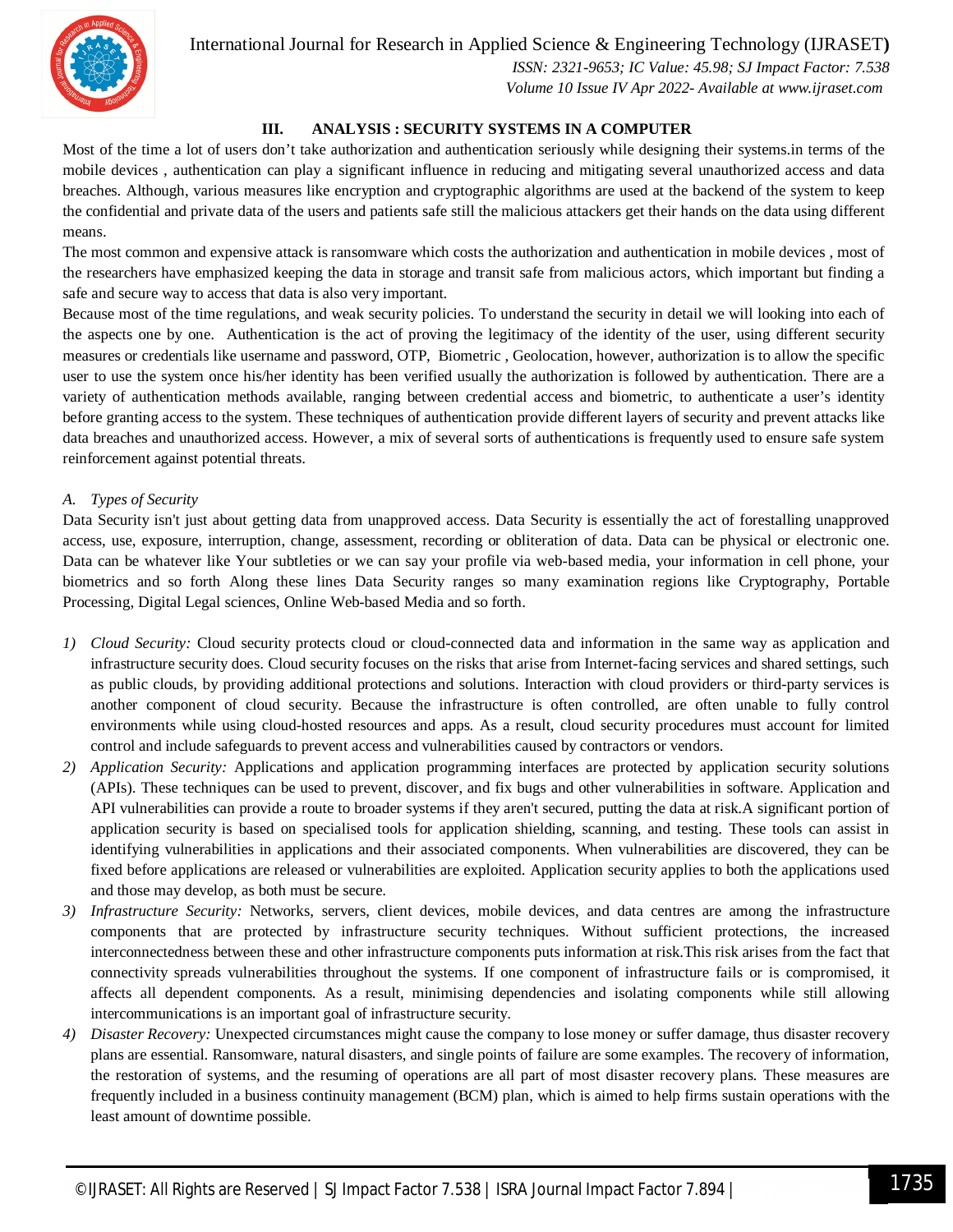

International Journal for Research in Applied Science & Engineering Technology (IJRASET**)**  *ISSN: 2321-9653; IC Value: 45.98; SJ Impact Factor: 7.538 Volume 10 Issue IV Apr 2022- Available at www.ijraset.com*

*5) Incident Response:* A combination of protocols and measures for identifying, investigating, and responding to threats or destructive occurrences is known as incident response. It prevents or minimises system damage caused by attacks, natural disasters, system failures, or human mistake. Any harm to information, such as any damage or theft, is included in this damage. An incident response plan is a regularly used tool for incident response (IRP). The duties and responsibilities for responding to occurrences are outlined in IRPs. These plans also help to define security strategy, give recommendations or procedures for action, and guarantee that incident information is used to improve security.





*C. Analysis: Security in Authorization and Authentication in Mobile Device*

In today digitalized environment, cybersecurity and data protection are critical for mobile devices, countless devices that make the IoT in a safeguard of all the systems outlined above. In this implemented system will give the more security to the mobile devices, only authorized users use the mobile phones otherwise no one can be open the lock tock to others mobiles.

- *1) Email:* Apart from the dedicated system for internal communication email also plays a primary role in communication within mobile devices , different kind of information is being sent, received, and disappeared using email systems. With time, the size of the mailbox of the email systems grew due to the different types of information regarding the users . due to al the reasons keeping an eye on the email security of the devices. Unintentionally someone mayopen a malicious email or malicious attachement that can infect their system. Though the network The malicious program infect the rest of the mobile devices.
- *2) Physical Security:* Legacy systems are such systems that the manufacturers have stopped supporting. They can be software, OS, or mobile devices running on old OS. There are a lot of legacy systems in different devices, which pose a big cybersecurity challenge.

|  |  |  | D. Use Case Description Of System |  |  |
|--|--|--|-----------------------------------|--|--|
|--|--|--|-----------------------------------|--|--|

| <b>Use Case ID</b>  | <b>UC001</b>                              | <b>Version</b> | 10 |
|---------------------|-------------------------------------------|----------------|----|
| <b>Feature</b>      | F001 Login                                |                |    |
| <b>Purpose</b>      | To allow the user to log in their account |                |    |
| Actor               | User                                      |                |    |
| <b>Trigger</b>      | User surf website the website             |                |    |
| <b>Precondition</b> | Surf website                              |                |    |
|                     |                                           |                |    |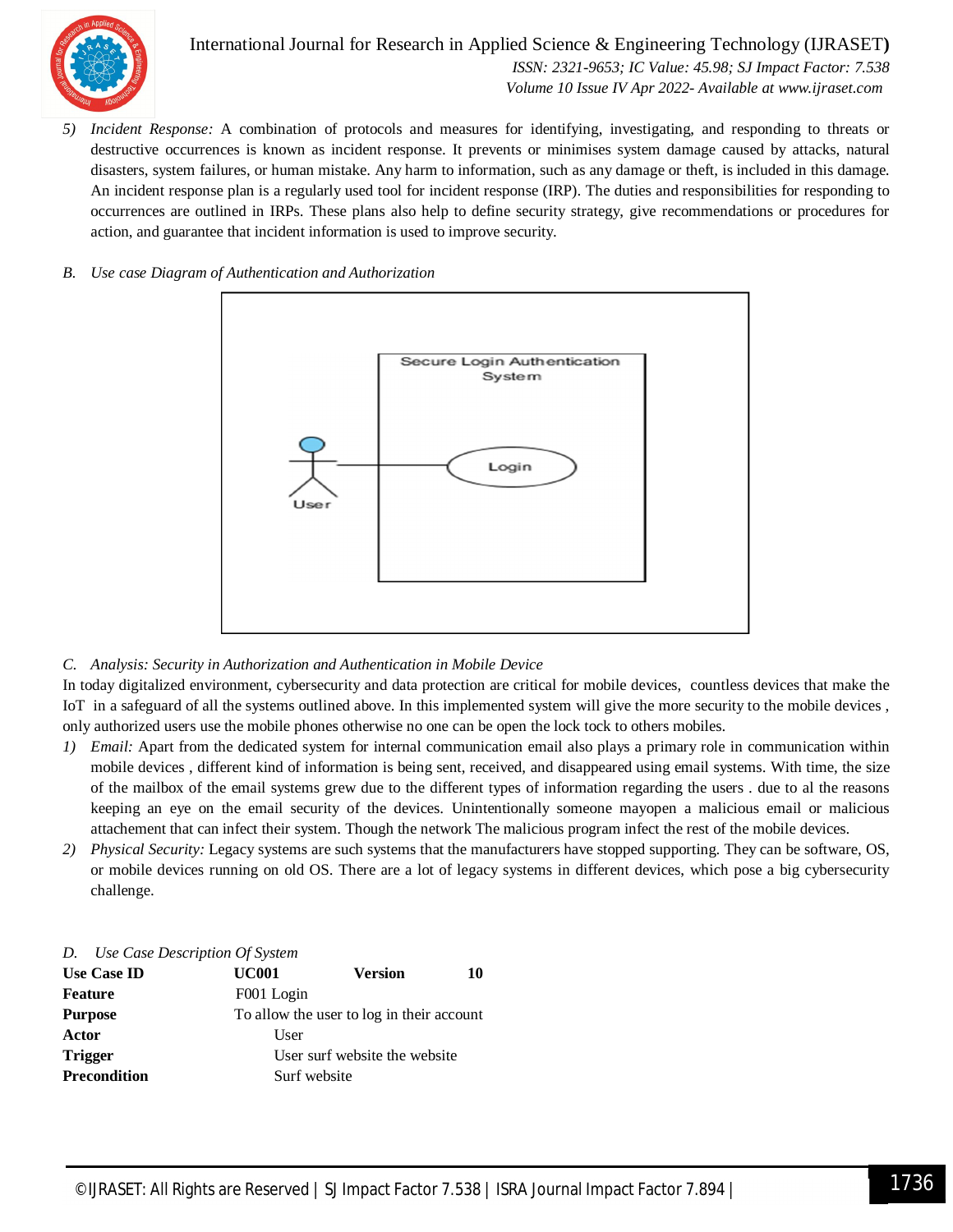

 *ISSN: 2321-9653; IC Value: 45.98; SJ Impact Factor: 7.538 Volume 10 Issue IV Apr 2022- Available at www.ijraset.com*

| <b>Scenario Name</b>                                  | step             | <b>Action</b>                                               |  |  |  |
|-------------------------------------------------------|------------------|-------------------------------------------------------------|--|--|--|
| <b>Main Flow</b>                                      | 1                | User enter username                                         |  |  |  |
|                                                       | 2                | system check validity of the user name                      |  |  |  |
|                                                       | 3                | system retrieves login phrase                               |  |  |  |
|                                                       | 4                | system display login phrase                                 |  |  |  |
|                                                       | 5                | user confirm with login phrase                              |  |  |  |
|                                                       | 6                | system obtain random key                                    |  |  |  |
|                                                       | $\boldsymbol{7}$ | system display random key                                   |  |  |  |
|                                                       | 8                | user scan QR code                                           |  |  |  |
|                                                       | 9                | user enter password                                         |  |  |  |
|                                                       | 10               | system generated and display OTP                            |  |  |  |
|                                                       | 11               | user enter OTP in website                                   |  |  |  |
|                                                       | 12               | System check device validity of the account in the database |  |  |  |
|                                                       | 13               | system display login successful                             |  |  |  |
| <b>Alternate Flow</b>                                 |                  | user enters invalid OTP                                     |  |  |  |
| <b>Invalid username</b>                               |                  | system display error message                                |  |  |  |
|                                                       |                  | System generate random key                                  |  |  |  |
| <b>Alternate Flow Invalid key</b>                     |                  | user enters invalid OTP                                     |  |  |  |
|                                                       |                  | System displays error message this username doesn't exist   |  |  |  |
|                                                       |                  | Back to main flow step                                      |  |  |  |
| <b>Alternate Flow Trial more than 5</b>               |                  | user enters invalid OTP more than 5 times                   |  |  |  |
|                                                       |                  | System send email to user to inform account is<br>locked    |  |  |  |
| Alternate 1 <sup>st</sup> attempt login of new device |                  | user use new device to attempt login                        |  |  |  |
|                                                       |                  | System send email to user verify device                     |  |  |  |
|                                                       |                  | Username must exist in the database                         |  |  |  |
|                                                       |                  | OTP must be matched                                         |  |  |  |

#### **IV. CONCLUSION**

The project has achieved a huge success to mitigate with the rainbow table attack where the attackers will need to generate a huge rainbow table to exploit the system. A huge rainbow table will require a lot of time to be generated. Apart from that, the system also uses the 2 factor authentication where it requires the actual password and OTP to grant success to the system. Next, one of the huge success where will be the OTP can be generated without connection to internet which help to prevent the attackers to able to retrieve the actual password from the network flow.

#### **REFERENCES**

- [1] B. Hessle, P. Ho, and T.Poggio, "Face Recognition with Support Vector Machines": Global versus component based approach, 2001.
- [2] S. Dobrisek, V. Struc, J. Krizaj, and F.Mihelic, "Face recognition in the wild with the Probabilistic Gabor-Fisher Classifier," 2015 11<sup>th</sup> IEEE International conference and workshops on Automatic Face and Gesture Recognition , 2015.
- [3] S. Dalali and L. Suresh, "Daubechives wavelet based face Recognition Using Modified LBP," Procedia Computer Science , Vol.93, pp.344-350,2016.
- [4] K.Maurya, M. Singh and N.Jain, "Real Time Vehicle Tracking System Using GSM and GPS Technolgy-An Anti-theft Tracking System," International Journal of Electronics and Computer Scince engineering, 2012.
- [5] P. Hillmann, L. Stimert, G. Dreo, and O. Rose, "On the Path to High Precise IP Geolocation : A Self-Optimizing Model," International Journal of Inteligent Computing Research, vol.7,no,1,2016
- [6] A.K. Singh, V.Bansal, "SVM Based Approach for Multiface Detection And Recognition in Static Images" Journal of Image Processing and Artifical Inteligence, vol.5, Issue 2, pp.1-11,2018
- [7] O. O. Alharaki, F. S. Alaieri, A.M. Zeki, " The integraton of GPS Navigator Device with Vehicles Tracking System for Rental Car Firms", International journal of computer science and Information Security , vol.8, No. 6, September 2010.
- [8] S. Hallsteinsen, I. Jorstad, and T. Do Van, "Using the mobile phone as a security token for unified authentication," in Systems and Networks Communications, 2007. ICSNC 2007. Second International Conference on, 2007, pp. 68-68.
- [9] X. Yin, J. Zou, C. Fan and P.Zhou, "An Improved Dynamic Identity Authentication Scheme Based on PKI\_SIM Card," in Wireless Communications, Networking and Mobile Computing, 2009. WiCom'09.5<sup>th</sup> International Conference on, 2009, pp.1-4.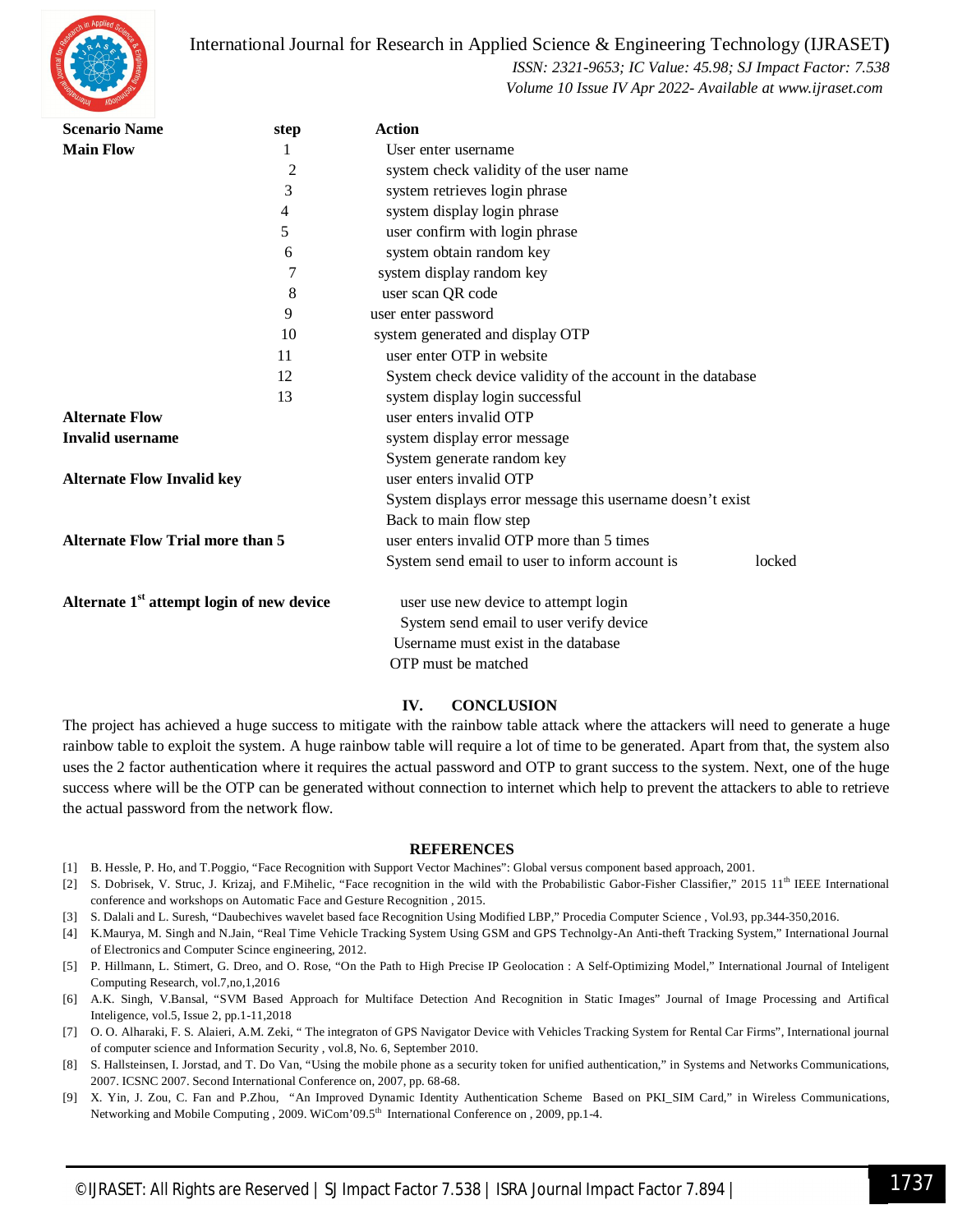

 *ISSN: 2321-9653; IC Value: 45.98; SJ Impact Factor: 7.538*

 *Volume 10 Issue IV Apr 2022- Available at www.ijraset.com*

- [10] M. Xiaoming, "Study on the Model Of E-Commerce Identity Authentication Based on Multi-biometric Features Identification," in Computing, Communication, Control, and Management, 2008. CCCM'08. ISECS International Colloquium on 2008, pp. 196-200.
- [11] S.Bandra, T.Yashiro, N. Koshizuka, and K. Sakamura, Access control framework for API-enabled devices in smart Buildings of the 22<sup>nd</sup> Asia-Pacific Conference on Communications, APCC 2016, pp.210-217, August 2016.
- [12] A. Biason, C. Pielli, A. Zanella, and M.Zorzi, "Access control for IoT nodes with energy and fidelity constraints," IEEE Transactions on Wireless Communications, vol.17, no. 5, pp.32423257,2018.
- [13] Milton k. (n.d.), Can a Hacker Bypass Encryption? , Available from: http://itstillworks.com/can-hacker-bypass-encryption-2996.html.
- [14] Vaithyasubramanian, S, Christy, A. and Sarvanan, D.(2015) 'Two Factor Authentications for Secured Login in Suppot of Effective Information Preservation', 10(5), pp 2053-2056. Available from: http://www.arpnjournals.com/jeas/research papers/rp 2015/jeas 0315 17113.pdf.
- [15] Long A. (2011), How Hackers Take Your Encrypted Password and Crack Them, Available from: https://null-byte.wonderhowto.com/how-to/hackers-takeyour-encrypted-passwords-crack-them-0130638
- [16] Cheng, X. R. et al. (2005) 'Research and realization of authentication technique based on OTP and Kerberos', proceedings Eighth International Conference on High-Performance Computing in Asia-Pacific Region, Hpc Asia 2005, 2005,, pp. 409-413. Doi: 10.1109/HPCASIA.2005.86.Available from : http://ieeexplore.ieee.org/document/1592297/.
- [17] En.wikipeedia.org. (2017). Smartphone. [online Available at: https://enwikipedia.org/wiki/smartphone.
- [18] En.wikipeedia.org. (2017). Laptop. [online Available at: https://enwikipedia.org/wiki/Laptop
- [19] Mathur, A. (2012) 'A Research paper : An ASCII value based data encryption algorithm and its comparision with others symmetric data encryption algorithms', I'nternational Journal on Computer Science and Engineering (IJCSE), 4(9), pp. 1650-1657 Available at: http://citeseerx.ist.psu.edu/viewdoc/download?doi=10.1.1.433.7344&rep=rep1 &type=pd f.
- [20] Margeret Rouse (2014) Authentication, Available at : http://searchsecurity.techtarget.com/definition/authentication/.
- [21] Cristofaro, E. et al. (2014) 'A Comparative Usability Study of Two Factor Authentication', cs.CR, (February). Doi:10.14722/usec.2014.23025. Available at : https://pdfs.semanticsscholar.org/028aa/70fc1836e113fd18f12b99e08fb024f6bb04.pdf.
- [22] Symmetric and Asymmetric Encryption What are the difference? N.d., Available from: https://www..ssI2buy.com/wiki/symmetric-vs-asymmetric-encryptionwhat-are-differnces.